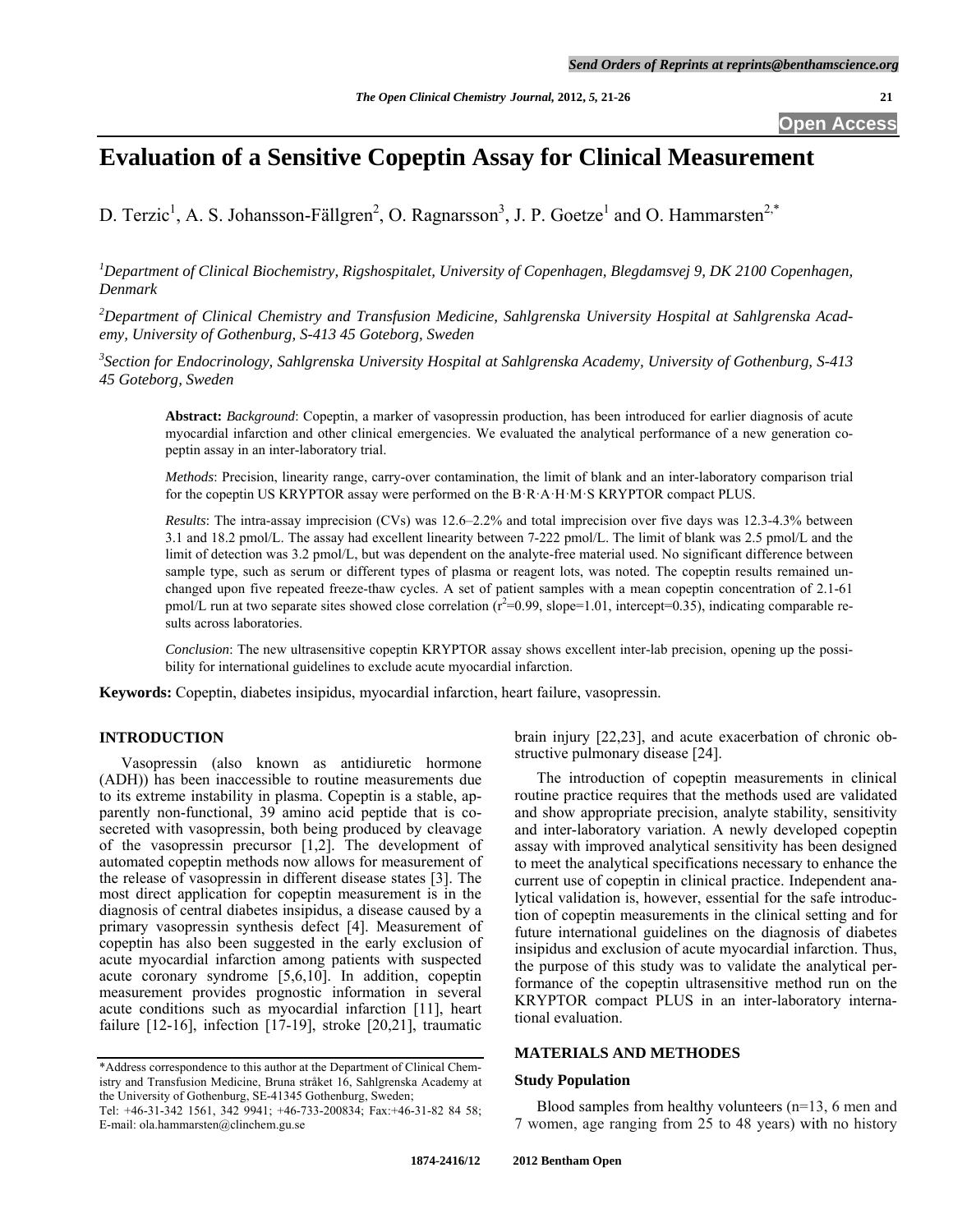of disease and not receiving medical treatment were collected from employees at the Department of Clinical Biochemistry, Rigshospitalet, Copenhagen, Denmark. All the serum and plasma samples (EDTA, heparin) were drawn by standard venipuncture using a butterfly needle (21G). The samples were centrifuged within 30 min. at 2000 g for 10 min., transferred to cryotubes and frozen in aliquots at -80°C until analysis. Decoded serum samples with different copeptin concentrations for the inter-laboratory comparison (Fig. **3**) were collected from analytical routine work at Sahlgrenska University Hospital, based on NT-proBNP results. Serum samples from patients with apparent complete central diabetes insipidus were collected during follow-up visits at the Department of Endocrinology at Sahlgrenska University Hospital, Gothenburg, Sweden. Samples were stored at – 20°C until analysis. The study was approved by the ethics committee at the University of Gothenburg and the study protocol followed the ethical guidelines of the 1975 Declaration of Helsinki.

#### **Diabetes Insipidus Patients**

 Patient 1 was a 58-year-old man who was diagnosed with large non-functioning pituitary adenoma eleven years earlier. Magnetic resonance imaging showed a large intra- and supra-sellar tumor, compressing the optic chiasm. Pituitary surgery with transcranial approach was performed. Postoperatively, the patient developed panhypopituitarism, including central diabetes insipidus (DI), and has been receiving replacement therapy with hydrocortisone, L-Thyroxin, testosterone, growth hormone and desmopressin ever since. Patient 2 was a 49-year-old woman who was operated on transsphenoidally one year earlier due to ACTH-producing pituitary adenoma (Cushing's disease). Histopathological examination confirmed the diagnosis and also showed parts of a normal posterior pituitary. Postoperatively, she developed hypernatremia, polyuria (~8 liter per day) and dilute urine. Initially, she received conservative treatment with increased fluid intake. Two weeks later, when still producing large amounts of dilute urine, she was given desmospressin with prompt effect. Based on the histopathological diagnosis, the clinical picture and treatment effect, the patient was diagnosed with central diabetes insipidus and was still receiving desmopressin at the time of participation in this study.

#### **Limit of Blank and Assay Linearity**

 Sample handling, analysis and calibrations were performed according to the manufacturer's instructions. All reagents, calibrators and controls used were provided by B.R.A.H.M.S. The limit of blank (LoB) was determined using the horse serum-based diluent provided with the assay. Horse serum was analyzed 22 times in a single run (Table **1**) and the 95th percentile from these measurements was calculated. A patient serum sample (3.0 pmol/L, Table **1**) that gave a significantly ( $p<0.05$ ) higher value than the LoB (low sample) was analyzed 12 times and used to calculate the limit of detection (LoD). Calculations of LoB and LoD were performed according to the CLSI EP17-A specifications  $(LoB=$ meananalyte-free+1.645  $SD<sub>analyte-free</sub>$  and  $LoD=LoB+$ -1.645SDlow sample). In addition, 5% human albumin solution (50g albumin/L in water) for *in vivo* infusion (CSL Behring, King of Prussia, USA) (n=3), pig plasma from three individual pigs and serum samples from two patients with apparent complete central diabetes insipidus were analyzed. The diabetes insipidus patient samples were also diluted 1:3 with diluent and analyzed (n=4). Dilution linearity was evaluated by duplicate analysis of two-fold dilutions of a patient serum sample with a mean copeptin concentration of 222 pmol/L and a serum sample with a mean copeptin concentration of 3.0 pmol/L, resulting in calculated copeptin concentrations between 7-222 pmol/L.

#### **Imprecision Study**

 Serum or EDTA plasma samples (mean copeptin concentration 1.4-102 pmol/L) were used to determine the intra-

**Table 1. Intra-assay Imprecision of the Copeptin US KRYPTOR Assay** 

| <b>Sample Type</b> | <b>Mean Copeptin (pmol/L)</b> | $CV(\% )$ | $\mathbf n$ |
|--------------------|-------------------------------|-----------|-------------|
| EDTA plasma        | 1.4                           | 18.3      | 10          |
| EDTA plasma        | 1.8                           | 21.6      | 10          |
| Horse serum        | 1.9                           | 17.5      | 22          |
| serum              | 3.0                           | 14.8      | 12          |
| EDTA plasma        | 3.0                           | 18.0      | 10          |
| serum              | 3.1                           | 15.6      | 10          |
| Serum              | 5.0                           | 8.3       | 10          |
| EDTA plasma        | 7.9                           | 6.3       | $10\,$      |
| serum              | 9.3                           | 6.8       | 10          |
| serum              | 18.2                          | 2.2       | 12          |
| serum              | 102.0                         | 1.2       | 12          |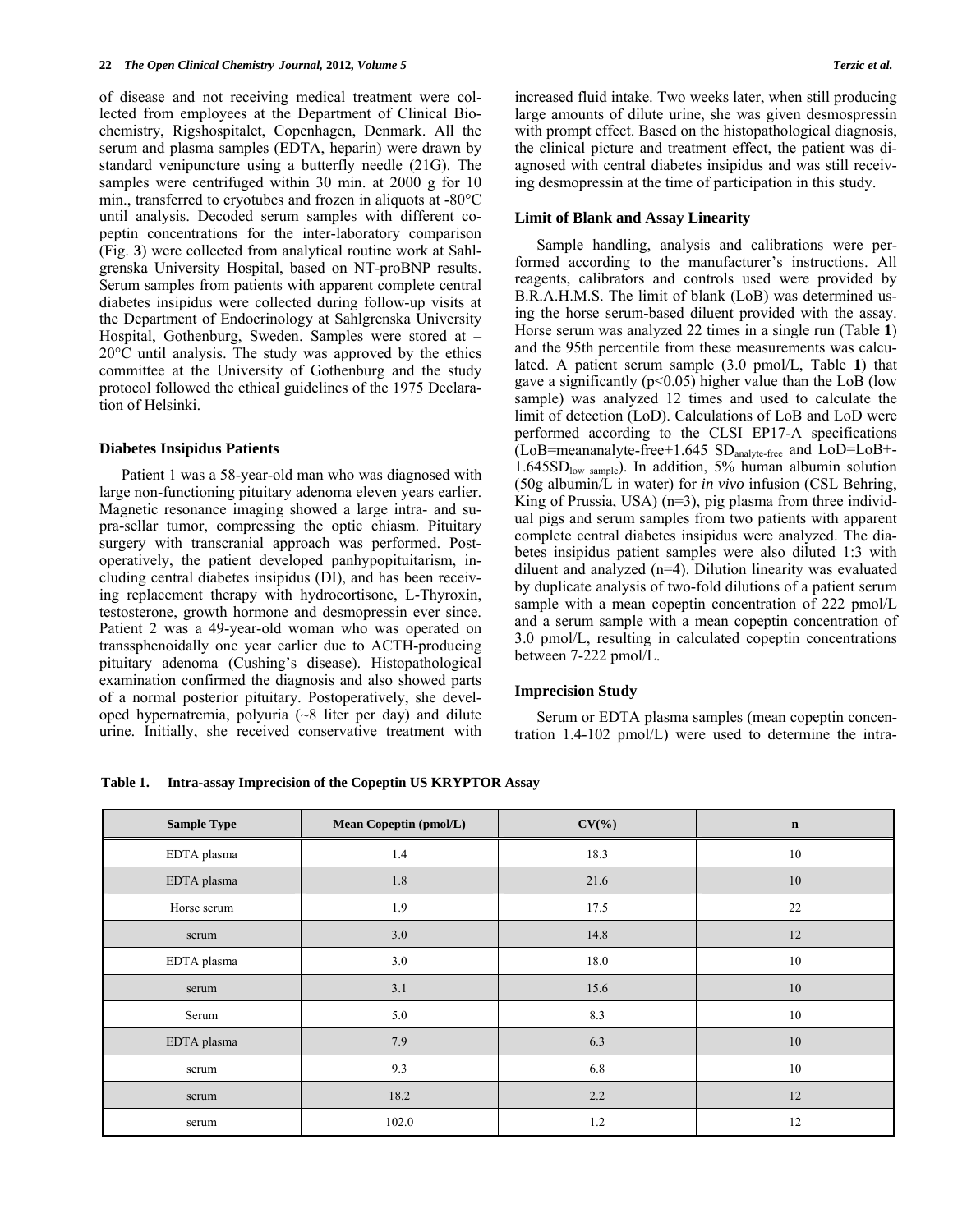#### *Evaluation of a Sensitive Copeptin Assay for Clinical Measurement The Open Clinical Chemistry Journal,* **2012***, Volume 5* **23**

assay precision by replicate measurements (n=10-12) in a single run. Total five-day imprecision was evaluated by analyzing aliquots of three serum samples (mean copeptin concentration 3.0, 18 and 103 pmol/L) with twelve replicates on day one and three replicates on day 2-5 (n=24 determinations). Aliquots were stored frozen (−20 °C) and thawed immediately before analysis (Table **1**).

#### **Inter-laboratory Survey**

 Two laboratories participated in the inter-laboratory comparison survey. Five unique frozen (−20 °C) serum samples from 18 individual patients (mean copeptin concentration range 2.1–61 pmol/L) were transported on dry ice to the testing laboratories and copeptin concentrations were measured in a single run on the same day at the two sites.

#### **Stability**

 To analyze whether freeze-thaw cycles affect the copeptin concentrations, three EDTA plasma samples with copeptin concentrations of 8-13 pmol/L, determined on the unfrozen samples, were split into five aliquots. The aliquots were frozen and thawed repeatedly up to five times at -80°C. All the samples were later analyzed in a single run.

#### **Carry-over Analysis**

 Inter-sample contamination (carry-over) by the KRYP-TOR compact PLUS was determined by three replicate measurements of a low serum sample (mean copeptin concentration 3.1 pmol/L) after analysis of a high serum sample (mean copeptin concentration 225 pmol/L). The analysis was repeated twice.

#### **RESULTS**

 The results of the imprecision study are summarized in Table **1**, Table **2** and Fig. (**1**). The intra-assay coefficient of variation (CV) ranged from 17.5%-22% for samples below 3

**Table 2. Imprecision of the Copeptin US KRYPTOR Assay** 



**Fig. (1)**. Intra-assay imprecision of the copeptin US KRYPTOR assay. Patient serum or EDTA plasma samples with mean copeptin concentrations between 1.3-102 pmol/L were analyzed 10-22 times to determine the concentration-dependent intra-assay CV.

pmol/L and 1–2% for samples with copeptin concentrations above 10 pmol/L (Table **1**). The intra-assay CV increased when the copeptin concentration was below10 pmol/L (Fig. **1**), but the CV remained below 10% down to 5 pmol/L. Total five-day imprecision was close to the intra-assay imprecision (Table **2**). Repeated serial analysis of samples with a 75-fold difference in copeptin concentration did not show any evidence of cross-contamination (Table **3**). Dilution of a high patient sample (222 pmol/L) with a low patient sample (3.0 pmol/L) resulted in excellent linearity between 7-222 pmol/L (Fig. **2**). In addition, analysis of individual patient samples with a range of copeptin concentrations  $(2.1-61)$ pmol/L) at two different laboratories showed close correlation (Fig. **3**). Repeated freeze-thaw cycles did not result in significant changes to the measured copeptin concentrations (Table **4**). In addition, measurement of the copeptin concentration in serum, heparin or EDTA plasma collected from 13

| <b>Measurement</b>                         | Sample 1 | Sample 2 | Sample 3 |    |
|--------------------------------------------|----------|----------|----------|----|
| Mean Copeptin (pmol/L)                     |          | 17.9     | 103      | 24 |
| Intra-assay imprecision $(CV\%)$           | 12.6     | 2.3      |          |    |
| Total five-day imprecision (CV%)           | 12.3     | 4.1      |          | 24 |
| Largest difference between series (pmol/L) | 0.42     | 1.8      | 7.8      | 24 |

| Table 3. |  |  | <b>Analysis of Carry-over Contamination</b> |
|----------|--|--|---------------------------------------------|
|----------|--|--|---------------------------------------------|

| <b>Sample</b>                       | <b>Mean Copeptin Concentration (pmol/L)</b> |  |
|-------------------------------------|---------------------------------------------|--|
| Uncontaminated Low sample           |                                             |  |
| High sample                         | 225                                         |  |
| Low sample after high sample, run 1 | 2.5                                         |  |
| Low sample after high sample, run 2 | 2.8                                         |  |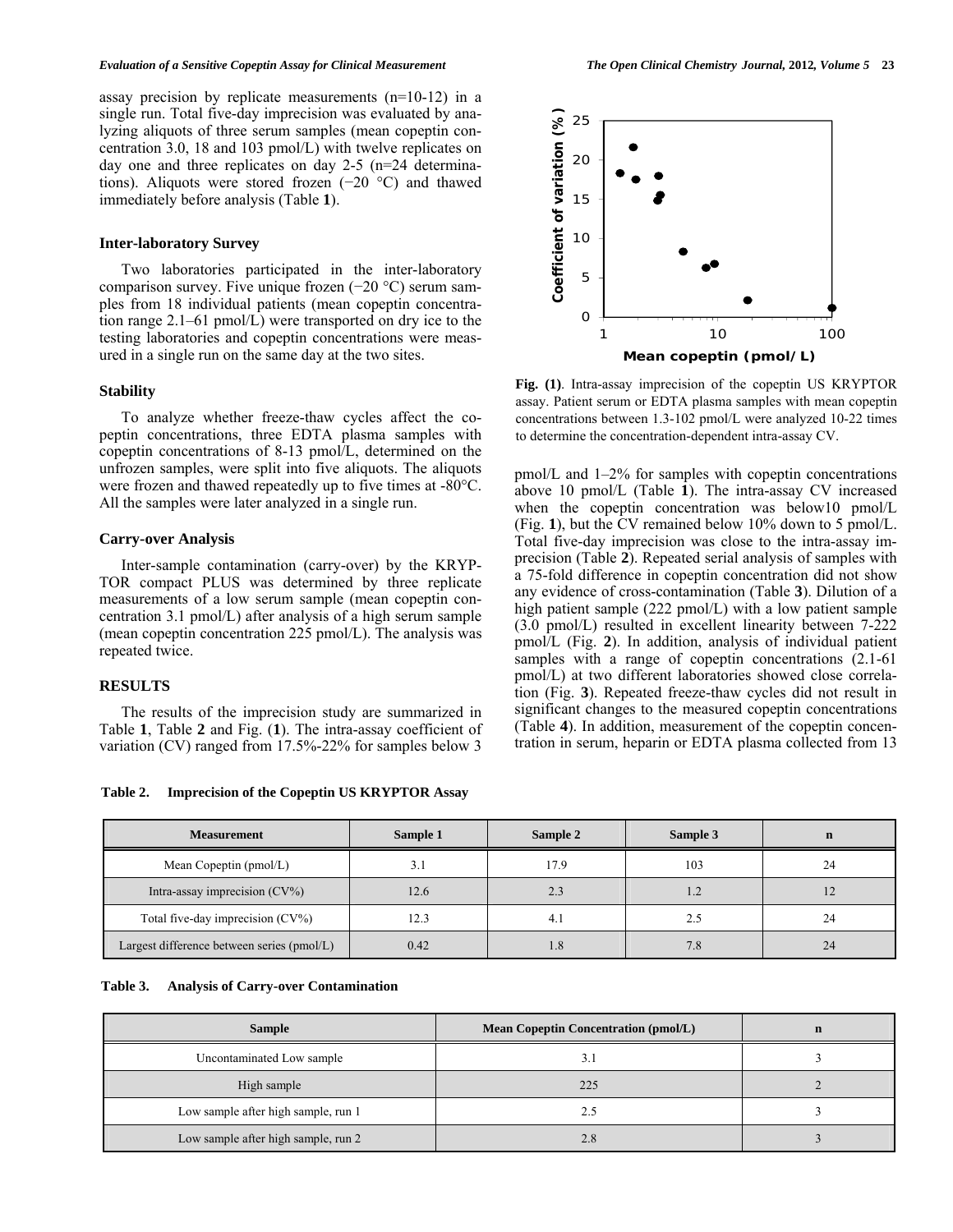

**Fig. (2)**. Linearity analasys of the copeptin US KRYPTOR assay. Dilution of a high patient serum sample (222 pmol/L) with a low patient serum sample (3.0 pmol/L), resulting in a concentration range between 7-222 pmol/L, was analyzed. Plotted data are means of duplicate measurements. Error bars are too small to be visualized.

apparently healthy individuals did not reveal any significant difference linked to sample type (Table **5**). The LoB was 2.5 pmol/L and the LoD 3.2 pmol/L. However, the signal differed significantly if the same apparently copeptin-free sample was reanalyzed on a different day and when other types of apparently copeptin-free samples were analyzed (Table **6**).

#### **DISCUSSION**

 Copeptin measurement holds great promise as a marker of poor prognosis in several acute conditions , in the diagnosis of diabets insipidus [4] and in early rule-out of acute myocardial infarction [5,7]. However, several studies have used copeptin assays with an unacceptable analytical precision at the proposed cut-off values [5,9]. On the other hand, studies using more sensitive copeptin assays lack rigorous standardization and are unsuitable in the clinical setting [7,8]. This may have contributed to the variability of reported cut-off values. In response to the clinical emphasis on low copeptin concentrations and the need for optimum analytical performance, manufacturers have produced a copeptin US assay with improved precision and sensitivity, capable of measuring copeptin concentrations in healthy individuals. For this reason, we have evaluated the analytical performance of a new improved copeptin assay on the KRYPTOR compact PLUS platform from Brahms. Multicenter evaluations are an important part of the analytical and clinical validation process, as they often reveal how an assay will perform realistically in daily practice.

**Table 4. Copeptin Measurements in Serum Samples After Repeated Freeze-thaw Cycles (pmol/L)** 

| Patient No. | <b>Frozen 1 Time</b> | <b>Frozen 2 Times</b> | <b>Frozen 3 Times</b> | <b>Frozen 4 Times</b> | <b>Frozen 5 Times</b> |
|-------------|----------------------|-----------------------|-----------------------|-----------------------|-----------------------|
|             | 13.1                 | 13.1                  | 13.3                  | 13.0                  | 12.3                  |
|             | 11.0                 | 10.8                  | 11.2                  | 11.6                  | 12.0                  |
|             | ð. I                 | 9.2                   | 8.6                   | 8.5                   | 9.4                   |

**Table 5. Copeptin Measurements in Serum, EDTA or Heparin Plasma (pmol/L)** 

| Patient nr.    | <b>Sex</b> | Age | <b>Serum</b> | <b>EDTA Plasma</b> | <b>Heparin Plasma</b> |
|----------------|------------|-----|--------------|--------------------|-----------------------|
|                | female     | 25  | 1.5          | 1.1                | 1.9                   |
| $\overline{c}$ | female     | 28  | 3.5          | 4.0                | 4.3                   |
| $\mathfrak{Z}$ | male       | 39  | 12.0         | 12.0               | 13.0                  |
| $\overline{4}$ | male       | 36  | 3.2          | 3.6                | 4.0                   |
| 5              | male       | 25  | 8.1          | 7.1                | 7.5                   |
| 6              | male       | 25  | 3.1          | $3.1$              | 2.9                   |
| $\overline{7}$ | female     | 28  | 4.1          | 3.9                | 3.7                   |
| 8              | male       | 37  | 1.6          | $2.5\,$            | 2.5                   |
| 9              | male       | 28  | 10.4         | 10.5               | 10.7                  |
| 10             | female     | 48  | 2.8          | 2.7                | 1.6                   |
| 11             | female     | 35  | 4.9          | $4.5\,$            | 4.5                   |
| $12\,$         | female     | 29  | 7.7          | $7.5\,$            | 7.7                   |
| 13             | female     | 34  | LOW          | 1.0                | 1.2                   |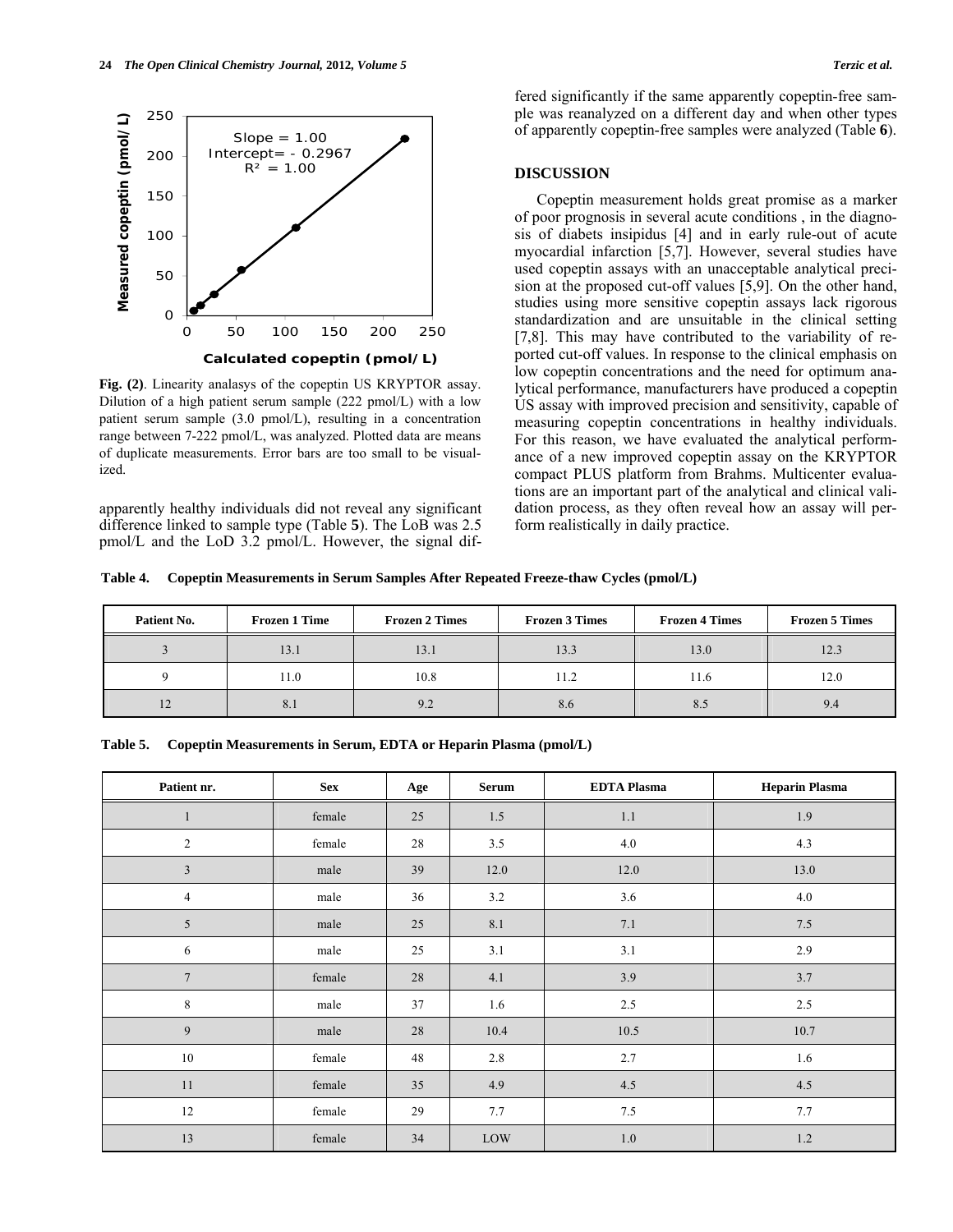

**Fig. (3)**. Inter-laboratory evaluation of the copeptin US KRYPTOR assay. Aliquots of individual patient serum samples with a mean copeptin concentration between 2.1-61 pmol/L were analyzed in the same run at Sahlgrenska University Hospital, Sweden (SU), and Rikshopsitalet (RH), Denmark.

 The diagnosis of myocardial infarction often relies on baseline serum concentrations and the dynamic response of the myocardial necrosis markers troponin T or troponin I. Analytical guidelines recommend an optimum CV for troponin of  $\leq 10\%$  at the decision limit [25]. Recently, a low copeptin concentration a few hours after symptom onset has been shown to be useful in the early exclusion of myocardial infarction [5,7,8]. Unfortunately, most studies have used clinical assays unable to measure copeptin concentrations below 14 pmol/L with sufficient precision and have therefore been forced to set the cut-off points at the analytical imprecision limit [5,9]. Using a more sensitive research-based sandwich immunoluminometric assay, the median copeptin level was  $3.7 - 4.2$  pmol/L [1,8] and the 95th copeptin percentile was 9.8 pmol/L in the general population [7]. This indicates that copeptin assays capable of reliably measuring

**Table 6. Measurement of Copeptin in Different Blanks** 

below 10 pmol/L may be required to define optimum cut-off points. In addition, to allow for the development of international guidelines, there is a need for copeptin assays that are fast and robust enough to enable clinical measurements with low inter-lab variation. The present performance data for the copeptin US KRYPTOR assay indicate that this method meets these criteria. The CV was <10% at 5 pmol/L and showed good inter-laboratory precision when actual patient samples over a wide range of copeptin concentrations were used. Furthremore, the assay was not significantly affected by common pre-analytical errors such as storage [2], freezethaw cycles and sample type. However, the analytical sensitivity was not found to match the information provided by the manufacturer. The assay insert gives the LoD as 0.9 pmol/L, the functional sensitivity with a CV  $\leq$ 20% as 2 pmol/L and the limit of quantification as 1.9 pmol/L. Our results do not confirm these values. Use of several apparently analyte-free preparations, including the diluent provided with the assay kit, resulted in values around 1-2 pmol/L (Table **6**) and a LoB of 2.5 pmol/L. Although the CVs of these measurements were  $\leq 20\%$ , our data indicate that the signal is likely due to an analyte-independent background signal. Since the KRYPTOR Compact PLUS is unable to measure in plain buffers, we cannot exclude the possibility of matrix effects or of copeptin-like molecules being present in the apparent analyte-free solutions that we used. However, due to this background signal, the limit of quantification (LoQ) must be in the range of 3-5 pmol/L. This introduces an analytical limit to the applicability of the copeptin US KRYPTOR assay in the diagnosis of diabetes insipidus, where the suggested diagnostic test is based on a relative increase in copeptin during a water deprivation test. As most patients undergoing this test had a baseline copeptin level <3.2 pmol/L [4] in agreement with the reference linits among healthy  $(1.7 - 11.2 \text{ pmol/L}[1])$ , this diagnostic algorithm cannot be used when measurements are performed using copeptin US on the KRYPTOR Compact PLUS.

 In summary, our results show that the copeptin US KRYPTOR assay performed on the B·R·A·H·M·S KRYP-TOR compact PLUS is robust and that the results are repro-

| <b>Sample</b>                          | <b>Mean Copeptin Concentration (pmol/L)</b> | $SD$ (pmol/L) | $\mathbf n$ |
|----------------------------------------|---------------------------------------------|---------------|-------------|
| Diluent (horse serum) run 1            | 1,92                                        | 0,34          | 22          |
| Diluent (horse serum) run 2            | 1,05                                        | 0,09          | 4           |
| 5% Albumin in water                    | 2,18                                        | 0,44          | 3           |
| DI patient 1 (serum)                   | 2,02                                        | NA            |             |
| DI* patient 1 diluted 1:3 with Diluent | 0,91                                        | 0,02          | 4           |
| DI patient 2 (serum)                   | 1,25                                        | NA            |             |
| DI* patient 2 diluted 1:3 with Diluent | 1,22                                        | 0,1           | 4           |
| Pig 1 (plasma)                         | 0,44                                        | 0,24          | 3           |
| Pig 2 (plasma)                         | 1,19                                        | 0,44          | 3           |
| Pig 3 (plasma)                         | 1,46                                        | 0,18          | 3           |

\*DI; Diabetes Insipidus